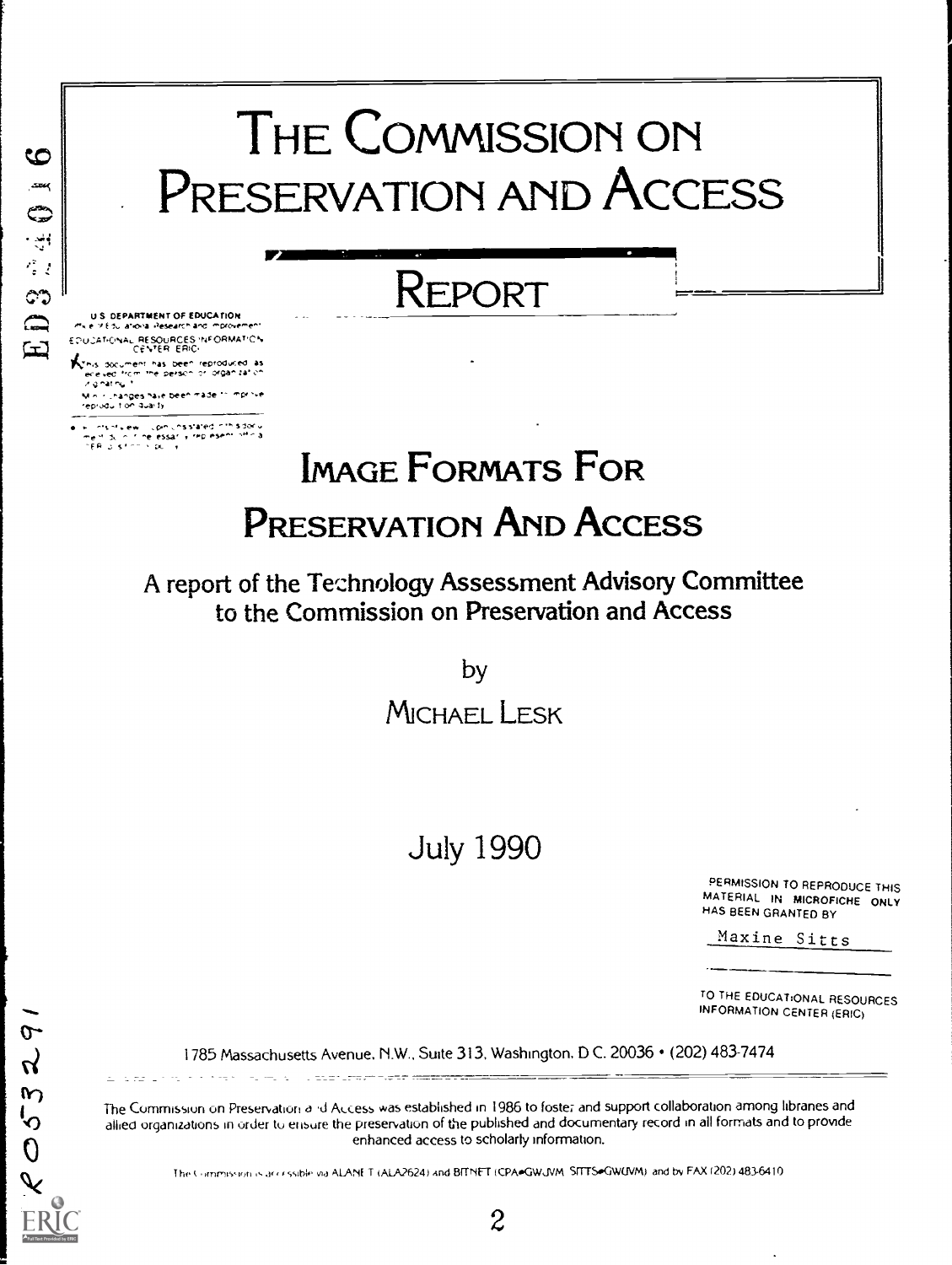Published by The Commission on Preservation and Access 1785 Massachuset's Avenue, NW, Suich 313 Washington, DC 20036

July 1990

Additional copius available at no charge while supplies last.

This publication has been submitted to the ERIC Clearinghouse on Information Resources.



The paper used in this publication meets the r Standard for Information Sciences.Penranenc. ANSI Z39.48.1984.

um requirements of the American National aper for Printed Library Matenals

c COPYRIGHT 1990 by The Commission on Precervation and Access. Copying without fee is permitted provided that copies are not made or distnbuted for direct commercial advantage and credit to the source is given At icbrig with credit is permitted To copy otherwise, or to republish, requires a fee and specific permission.

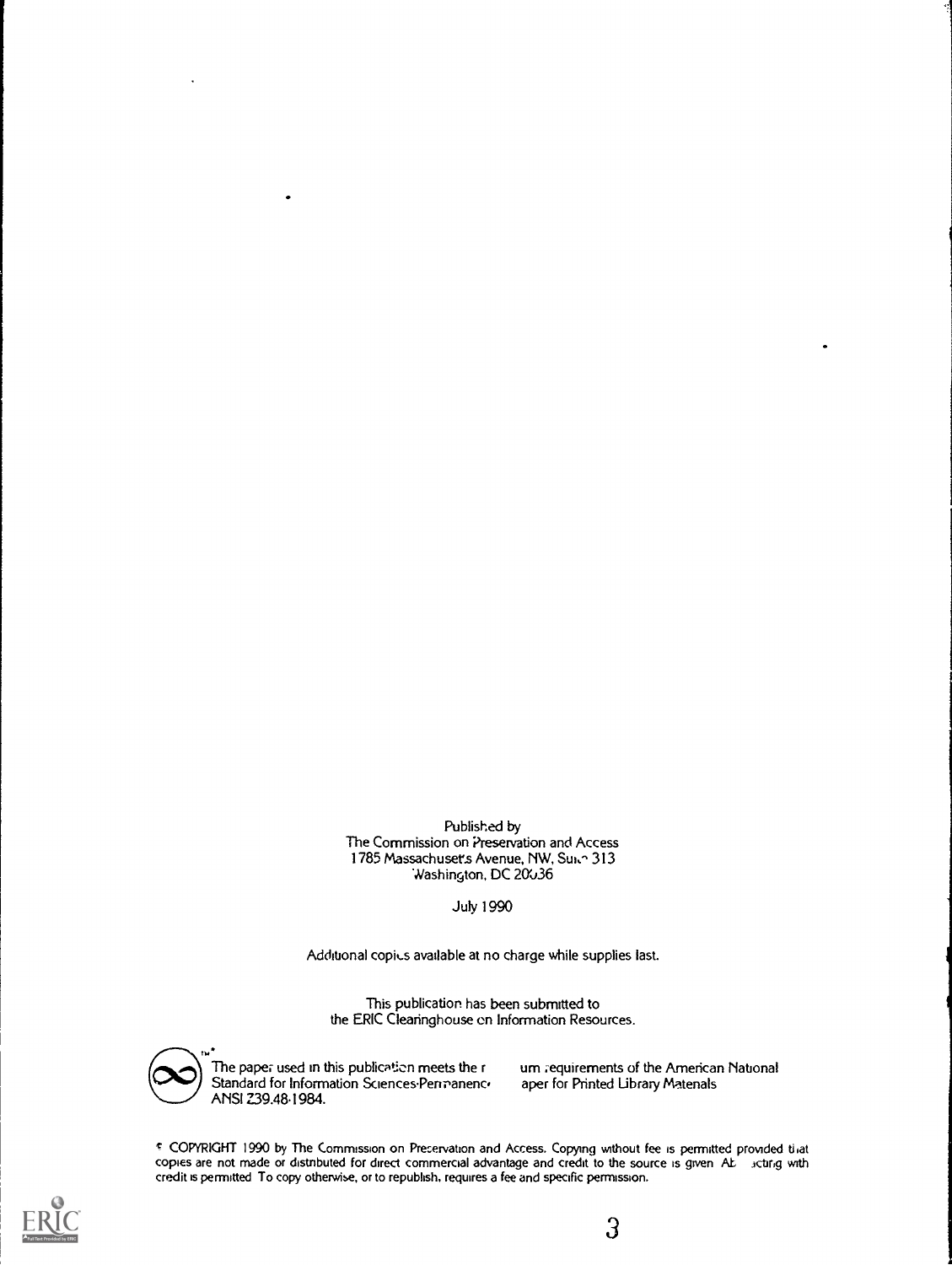

# TABLE OF CONTENTS

| Committee Preface                                                                                                                                                                                                                                            |                                                                                                                                                                                                                                                                                                                                                                                                            |
|--------------------------------------------------------------------------------------------------------------------------------------------------------------------------------------------------------------------------------------------------------------|------------------------------------------------------------------------------------------------------------------------------------------------------------------------------------------------------------------------------------------------------------------------------------------------------------------------------------------------------------------------------------------------------------|
| Introduction.                                                                                                                                                                                                                                                |                                                                                                                                                                                                                                                                                                                                                                                                            |
| Turn the Pages Once.                                                                                                                                                                                                                                         | $\mathcal{L} = \{ \mathbf{r}_1, \mathbf{r}_2, \ldots, \mathbf{r}_N, \mathbf{r}_N, \mathbf{r}_N, \mathbf{r}_N, \mathbf{r}_N, \mathbf{r}_N, \mathbf{r}_N, \mathbf{r}_N, \mathbf{r}_N, \mathbf{r}_N, \mathbf{r}_N, \mathbf{r}_N, \mathbf{r}_N, \mathbf{r}_N, \mathbf{r}_N, \mathbf{r}_N, \mathbf{r}_N, \mathbf{r}_N, \mathbf{r}_N, \mathbf{r}_N, \mathbf{r}_N, \mathbf{r}_N, \mathbf{r}_N, \mathbf{r}_N$<br>2 |
| <b>Preservation Alternatives</b><br><b>Chemical Deacidification</b><br>Microfilm<br>Digital Imagery<br>ASCII (non-image)                                                                                                                                     | 2                                                                                                                                                                                                                                                                                                                                                                                                          |
| Storage Cor iderations.<br>Magnetic Disk<br>1)<br>Optical WORM<br>2)<br>Digital Video Tape<br>3)<br>Digital Audio Tape<br>4)<br><b>Conventional Magnetic Tape</b><br>5)<br><b>CD-ROM</b><br>6)<br>Magneto-Optical Erasable Disk<br>7)<br>Digital Paper<br>8) | 5                                                                                                                                                                                                                                                                                                                                                                                                          |
| <b>Conversion Considerations</b>                                                                                                                                                                                                                             | . 8                                                                                                                                                                                                                                                                                                                                                                                                        |
| <b>Transmission Considerations</b>                                                                                                                                                                                                                           | 9                                                                                                                                                                                                                                                                                                                                                                                                          |
| Conclusions                                                                                                                                                                                                                                                  | 10                                                                                                                                                                                                                                                                                                                                                                                                         |

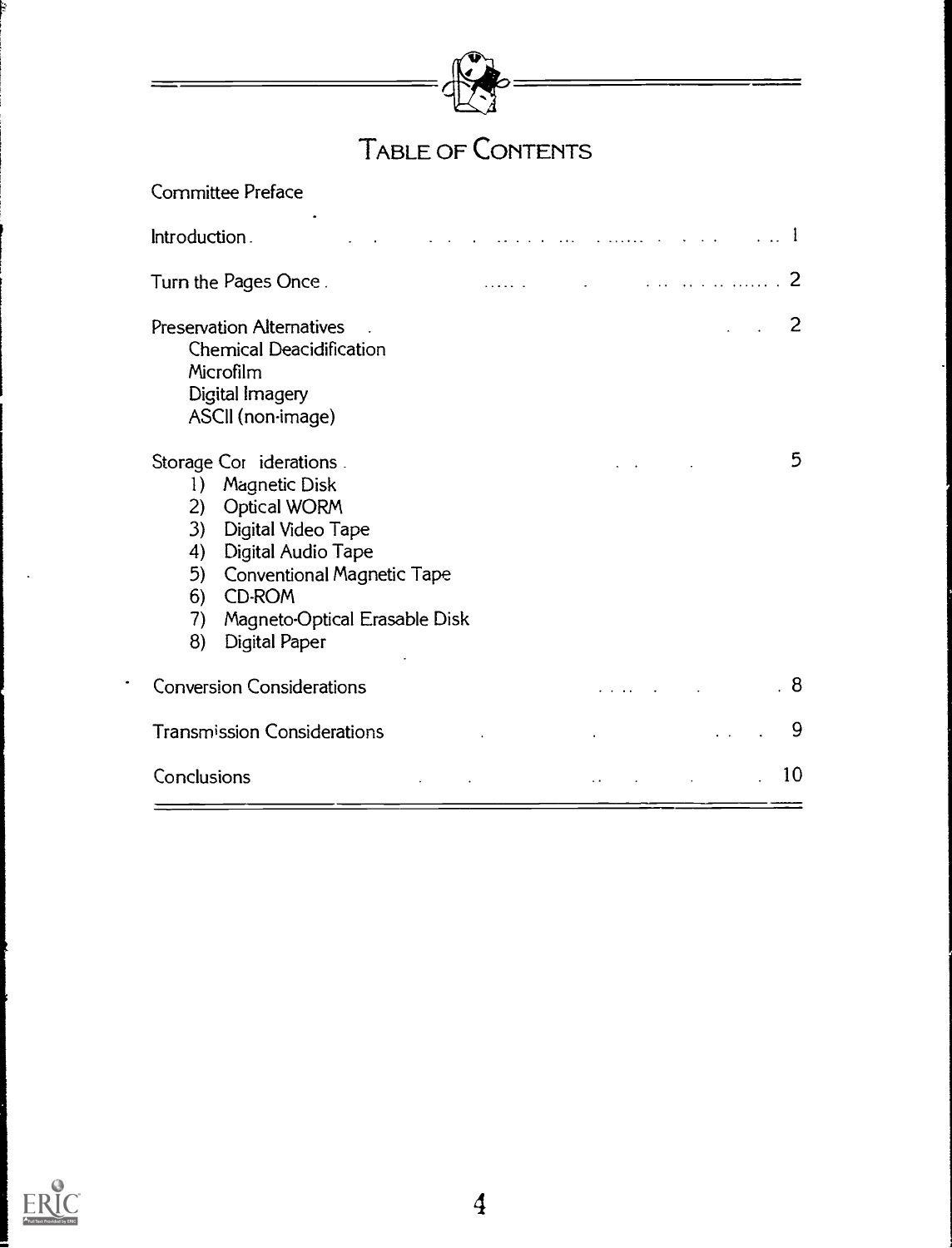

### COMMITTEE PREFACE

The Technology Assessment Advisory Committee (TAAC) is a group of seven representatives of industry, publishing, and academia working in the field of digital technology and its applications in scanning, storage, transmission and printing. The group was charged last year with advising the Commission on applications of electronics for the preservation of and access to deteriorating paper-based materials. New technologies with promise for dealing with aging materials include image scanning, compression, and enhancement, as well as networks, optical character recognition, searching alg *jithms*, printers, and user interfaces. This report is one of a senes under development by the committee. As such, it is a technologist's summary of how digital technology applies to preservation problems. Although authored principally by Michae! Lesk, the report represents the views of the entire committee. It has been issued to stimulate discussion, and not to answer all questions.

> -Rowland Brown, Chair Technology Assessment Advisory Committee

The opinions expressed in this paper are the personal opinions of the authors and are not the corporate policy of their employers. The Committee expresses its thanks to Lee Jones for many helpful suggestions

Committee members are (Chain Rowland C V Brown. President. OCLC (retired) Adam Hodgkin, Managing Director. Cherwell Scientific Publishing Limited, Douglas van Houwehng Vice Provost for Information Technologies. University of Michigan Michael Lesk. Division Manager. Computer Sciences Research. Bellcore M Stuart Lynn. Vice President. Information Technologies Cornell Unwersity Robert Spin-ad. Director, Corporate Technology, Xerox Corporation. and Robert L Stree.. Vice President for Information Resources Stanford Unive:sity



'i8 9 tn, Sqiney Hams Emstern Sleoplified Rutgers Unwersay Press

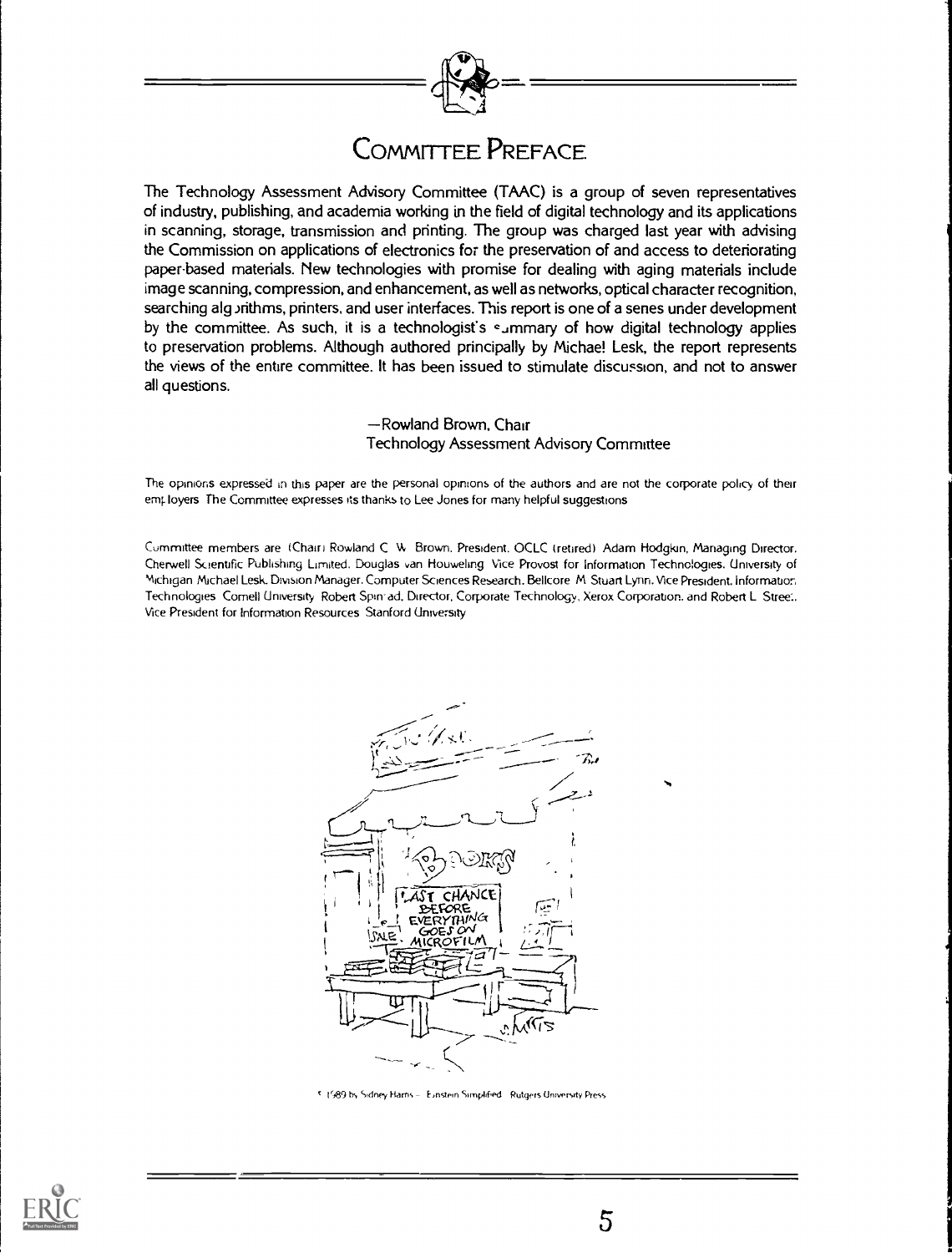

The rapid growth and distnbution of scholarly research in the mid and late twentieth century, the limited supplu of old books and other paperbased matenals. and the deterioration of items printed on acidic paper since the mid 1800s have meant that manu libranes lack suitable copies of printed resources their users would like to read. For some time lit.anes have been convening books, joumals and newspapers to forms that are more stable, easier and cheaper to copy, and more compact. The most important such form has been microfilm, which is a safe, durable and inexpensive presentation option. Digital imagery is now an attractive alternative. offenng great long-term promise, and is rapidly becoming more accessible to hbranes This paper compares digital and microfilm imagery and emphasizes that making either kind of copy is preferable to leaving acidic paper to decay The pnmary expense of salvaging a book Is in the selection process and initial handling. while the cost of later conversion from one modem medium to another is comparatively small

In 1987 the Librarian of Glasgow University complained to me that he had never been sent the first edition of Tristram Shandy (1759-1767) to which the university had been entitled under eighteenth century copyright deposit rules. Since it is a bit late to write to London and berate the Dodsley brothers, what should he do? What should any librarian needing an old book do? Two major problems confront a librarian seeking a pre-1900 book: durability and scarcity. A book pnnted from the mid-1800s on is probably made of acid paper, bound in a machine-made cas\_, and very fragile. Even earlier books may be in bad shape since the chemical consequences of paper bleaching were not understood when it was first done around 1810, and by 1830 some paper was already deteriorating. Books made in the eighteenth century or before have more durable paper and binding, but the Londo<sup>-</sup>i stationers did not anticipate the number of U. S. libraries that would want copies of these books two hundred years later, and failed to order adequate press runs. Many nineteenth century books, of course, are also in short supply as well as faliing apart.

Paper conservation deals only with tne physically deteriorating item, not the supply of copies. Today, most bulk deacidification is in experimental or pilot stages, while page-by-page deacidification is expensive. The alternative of publishing facsimile reprints, such as those made by Arno and Scolar Presses, prc v des both durability and supply, but only the occasional title has an individual demand that will support a new press run. Thus, librarians have favored microfilming as a way of preserving books and other printed items. Microfilming transforms one or more books into a roll of photographic film that is considerably smaller than the original, and that is easy to copy and thus to distribute to other libraries. Microfilm has a very long life, but needs controlled environments. A machine is needed to read it, and many users dislike it.

Digital imagery, where books are scanned into  $\epsilon$  omputer storage, is a promising altemative process. Storing page images of books permits rapid transfer of books from library to library (much simpler and faster than copying microfilm) The images can be displayed or printed, much as film images, although with greater cost today. Additionally, digital imagery permits considerable reprocessing: adjustment of contrast, removal of stains, adjustment of image size, and so on. At present the handling of these images still requires special skills and equipment few libraries possess, but there is rapid technological progress in the design of disk drives, displays, and printing devices Imaging technology will be within the reach of most libraries within a decade.

Digital imagery also may make possible instant reprints, and a new experiment at Comell University employing very high speed and quality scanning/printing technology will be addressing the feasibility and cost of such an approach. Microfilming deals with preservation, but not with access beyond the library. Digital transmission, combined with workstations in users' offices and nearby printers. offers an opportunity to deliver preserved material in better ways and to more people. Ideally, we might even be able to pay for preservation with revenues derived from improved access.

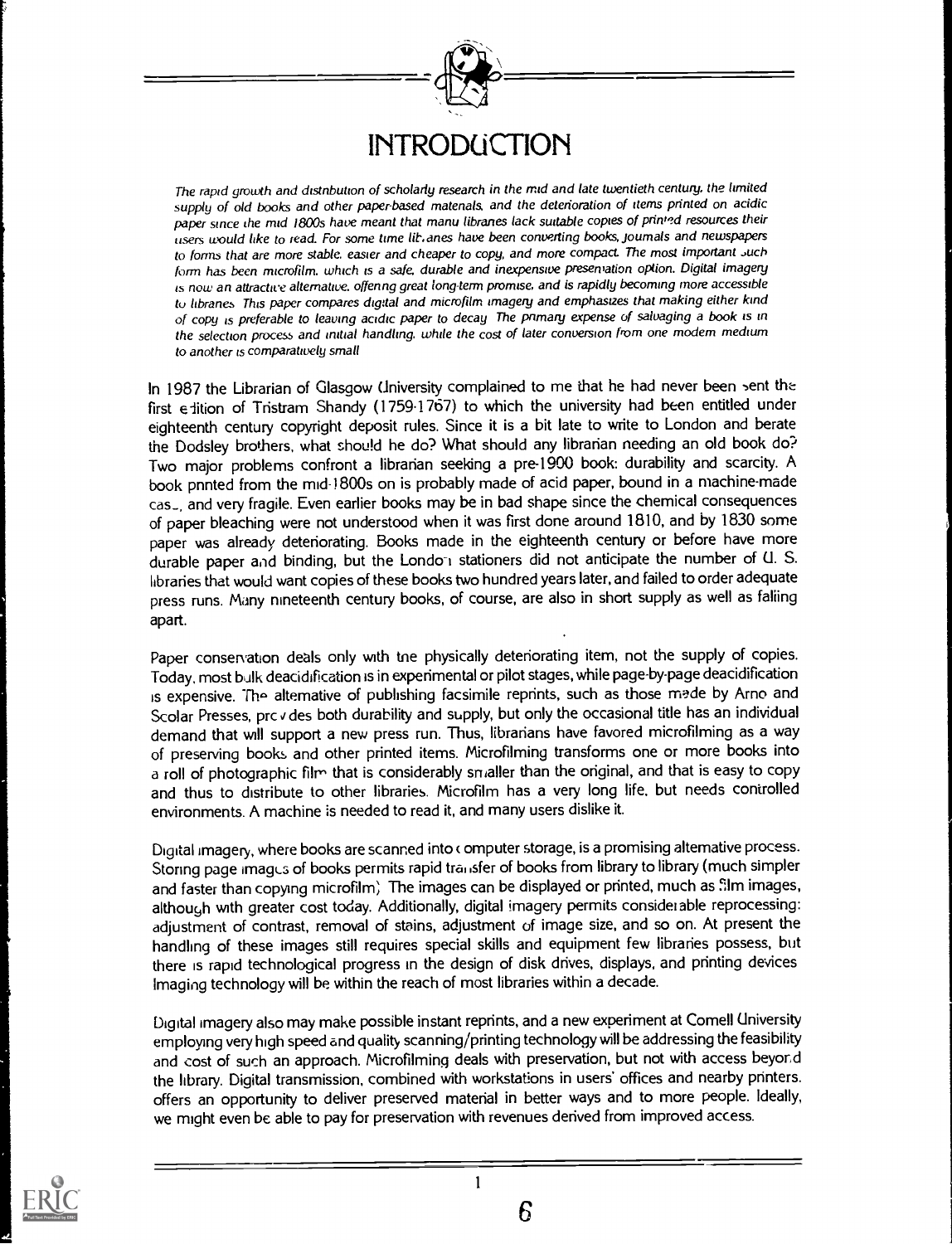

The practical message for the librarian is that the most expensive parts of most preservation activities are (1) selecting the materials to preserve and (2) turning the pages of the selected book for itemby-item chemical treatment, filming, or digitizing. Whether what is done at each page is to spray alkaline buffenng solution, make a microfilm image, or digitally scan, the major cost is the time required to gain access to each page. Thus, each book should be handled only once. Chemical paper preservation done sheet by sheet is expensive, must be done on each copy, and does not help alleviate any scarcity of the book. Bulk deacidification, which does not require page-turning. holds out the promise of lower-cost preservation, but also does not increase the number of copies, leaves the original item in its fragile state (except for experimental processes that claim to strengthen the paper), and is not yet at a full production stage. Microfilming and digital imagery, by contrast, make surrogates for the book that are inexpensive to copy. Moreover, conversion between microfilm and digital imagery is much less expensive than conversion to either form from paper.



### PRESERVATION ALTERNATIVES

#### Chemical Deacidification

Bulk deacidification is promised for perhaps  $$5$  to  $$10$  per book. Unfortunately, most mass deacidification processes are currently in either experimental or pilot stages, and some processes involve potentially hazardous chemicals.\* (For more information, see "Technical Considerations in Choosing Mass Deacidification Processes," by Peter Sparks, May 1990, published by the Commission on Preservation and Access). With the possible exception of a new British Library experimental process, deacidification merely arrests deterioration for a while, if the book was already fragile, it remains so From a collaborative perspective, if there are ten copies of an old book scattered around U S. research libraries, it is likely to be cheaper to film or scan the best available copy once and then reproduce it, than to deacidify all the copies  $-$  even in bulk. In addition, microfilming creates a copying master and a bibliographic entry that provide broad acce s to the information.

Deacidification also can be done on an item-by-item basis at individual libranes. The cust of page-by-page paper treatment, by spraying a chemical fog on the page, is more than the cost of copying, even for one copy. The costs of these more elaborate preservation techniques, which require disassembly and cebinding of each item, are basically prohibitive for books that do not have high value as artifacts. Paper preservation and individual book conservation, however, are the only technologies that preserve the original book itself. For books with particular intrinsic value to scholars (e.g., those whose size or format is significant, or those whose readers are concerned with the manufacture of books, paper, or type), the onainal copies are important.



Some huranes further worry that the chemical odor which attaches to deacidified books will be obiecuonable to their patrons Good ventilation, unfortunately, i<sub>2</sub> sometimes in conflict with cheap air conditioning or with fire safety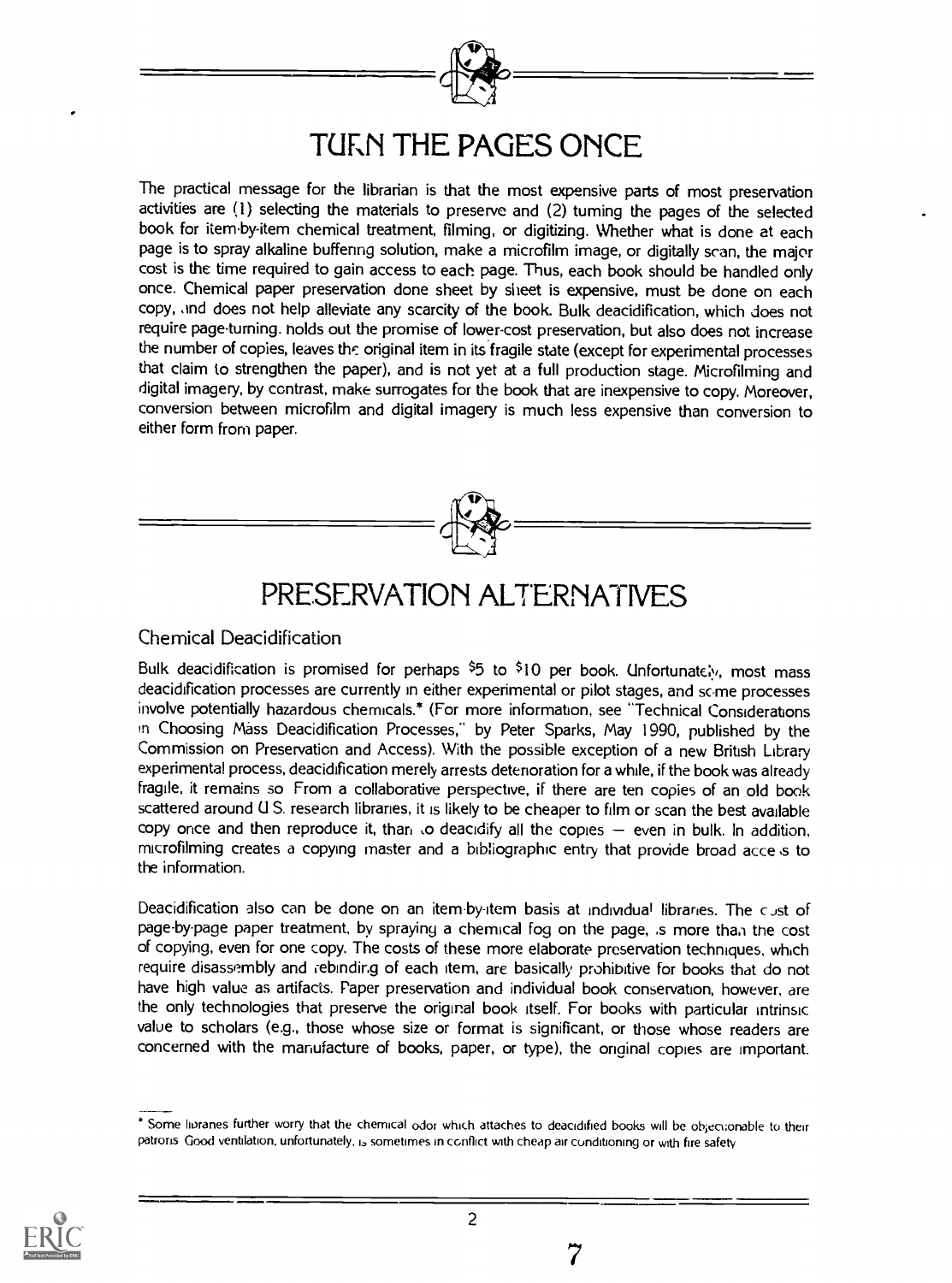(For further discussic 1 of issues related to books as artifacts, see the reports: "On the Preservation of Books and Documents in Original Form" and "Selection for Preservation of Research Library Materials"  $-$  both from the Commission on Preservation and Access.)

#### Microfilm

The process of microfilming a book costs about 10-15 cents per page, not including the cost of choosing the book to microfilm or paying overhead charges to some central organization. Microfilming normally involves producing a roll film master, even if the final version of the book will be on fiche. Microfiche are not considered a preservation format, but can be produced from preservation roll film as an access medium. Microfiche can provide random access to a particular frame faster than roll film, and fiche reading machines are cheaper than microfilm reading machines, which cost several hundred dollars. Fiche are clearly the medium of choice for a microform book catalog, for example. Unfortunately, many readers dislike both film and fiche.

Microfilm, a photographic process, makes a faithful copy of original printed material, including foxing, waterstaining, dark (browning) pages, unsightly borders due to page edges, and faded ink. The use of high contrast film, which is standard, may help with the faded ink at the cost of aggravating discolorations, making it difficult to reproduce continuous.tone images. The photographic materials used for microfilm are very fine-grain and can reproduce the print quality of the original without serious loss (1000 dots per inch). The process of preservation microfilming involves a series of quality control decisions and procedures that are executed throughout filming and developing of the exposed film. Quality monitoring, to determine the success of the quality control procedures, takes place during inspection of the film afk. it is developed. Both duplication of microfilm and conversion of microfilm to microfiche can be done fully automatically (as can the reprinting from microfilm to paper if desired). Preservation microfilming (or other preservation techniques) must be done more carefully than work intended for only transitory use; thus costs for other kinds of filming or scanning may not be d:. \_ctly comparable.

Roll microfilm comes in a vanety of formats. The most common roll film formats are 16mm cartndge and 35mm roll, although preservation microfilming is done primarily in 35mm roll format. Many librarians prefer 35mm film, which provides a larger image readable with less expensive optics, and also offers a better quality source for reprinting. The larger size 35mm film is also more resistant to damage from oxidation, scratching, abrasion, mold, or fungus, since the same amount of damage will obscure a smaller fraction of the page on the larger film. In general, 16mm cartridges can be handled faster automatically and take less space to store, but they also cost more Progress in photographic technology (such as the development of finer grain films) is improving the images we can make on 16mm film, however.

Although developments are occurring in the use of color microfilm for preservation purposes, nearly all filming or scam-ling currently is done in high contrast black and white. The practical limits of this large scale preservation work mean that books with color content, shaded gray scale illustration, or extiemely fine printed detail remain, until color filming or better digital technology is available, prime candidates for preservation in their original form.

#### Digital Imagery

The cost of digitizing a set of images from a book is within a comparable range to microfilming. As in the case of microfilming, the primary cost is again handling. For example, a 30 page/ minute 300 dots per inch (dpi) scanner itself costs \$13,000, the major cost is obviously not the amortized scanner cost but the cost of the operator. This speed is for sheet-fed operation, with an 80 page stacker, so that attention is required every few minutes. Unfortunately, for old books it is often impossible to process them quickly through a stacker, since the pages are delicate and must be turned carefully. This means substantially higher operator costs on old material or on material that cannot be cut into separe e sheets.

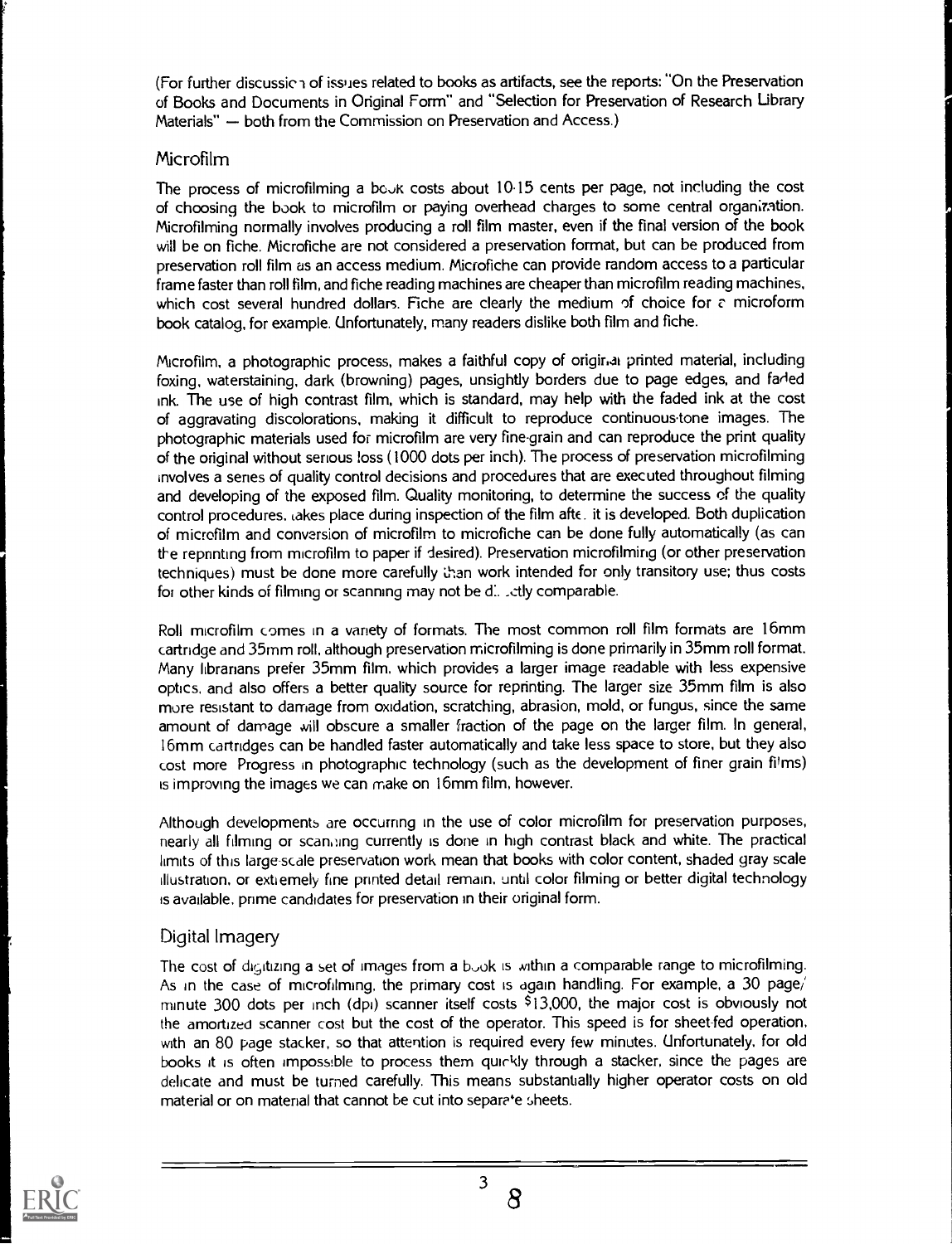The National Library of Medicine has estimated costs based on experiments with a brototype document conversion system developed in-house. This system is designed for bound volumes, fragile paper and face-up capture. The experiments were conducted with a representative sample of the NLM's collection. The system is a distributed, networked, family of AT-based workstation ' that do document capture, enhancement, compression, quality control (QC) and final storage on WORM digital optical disks. Conversion costs were estimated for a variety of input conditions and in one typical configuration ranged between 13 and 28 cents per page. For details, see: G.R. Thoma, et al., Document Preservation by Electronic Imaging, Volumes 1-111, Technical Report of the Lister Hill National Center for Biomedical Communications, NLM, Bethesda, MD., April  $1989 -$  available from NTiS.

Digital scanning can be done at a variety of scan densities. Roughly speaking, 150 dpi is the lowest scanning density that will yietd basically acceptable pages for small print. More commonly, scanning is done at 200, 300 or 400 dpi; higher densities are becoming available. Three hundred dpi corresporids to the resolution of most laser printers and is basically able to produce quite acceptable copies, altl-ough not quite up to typographic quality (normally considered to start at 1000 dpi). Higher definition is possible but adds considerably to storage cost, for example, doubling the number of dots per inch produces four times as many bits per page.

A 300 dpi 8.5 x 11 inch page is about 1 Mbyte uncompressed, and if filled with dense print as in some journal issues will compress to perhaps 0.2 Mbyte (remember 1 byte contains 8 bits). More normal books (e.g.,  $\frac{1}{2} \times 9$  inch pages) would be 0.5 Mbyte uncompressed and would compress to under 0.1 Mbyte. Since a typical book is 300 pages long, if uncompressed, six books wou'd fit in a gigabyte (one gigabyte, or Gbyte, is equal to 1,000 Mbytes). If compressed, perhaps 30 books would fit in a gigabyte. If 200 dpi rather than 300 dpi scanning were used, these numbers would become 12 books per gigabyte uncompressed and 45 books per gigabyte compressed (at higher scanning density, data compressk . is more efficient).

#### ASCII (non-image)

In contrast to all procedures that preserve the page or the image of the page are techniques for obtaining a computer-readable version of the text. These produce an ASCII file of the characters on the pages. The words are preserved, but not their exact format and appearance. With an ASCII file, it is possible to search for names, specific terms, phrases or, with suitable software, to do various kinds of subject searches. Information can be located much more quickly using computer searches than by flipping through the book, and the thoroughness of a search using a complete text file can be much more complete than conventional indexes. For much of the material considered for preservation, moreover, there is relatively little indexing available; few of our bibliographic secondary services existed in the nineteenth century. ASCII storage is also much more compact; a page of text that will use a few hundred Kbytes in image form will contain only one to two thousand bytes of ASCII, or 1/100th of the space. Other advantages of ASCII storage include the ability to reformat and reprint whole or partial documents easily; the ability to extract quotations or other subsections of the documents and include them in newer papers,\* and the ability to mechanically compare texts. Editing texts for later publication also needs ASCII rather than image storage. More ambitious applications such as feeding the texts to speech synthesizers to be read aloud are also possible; perhaps someday we will even be able to do machine translation into other languages.

ASCII text also can be displayed on a wider variety of equipment and on cheaper equipment, than can images (the "glass teletype" 80x24 character screen display costs perhaps \$100 while a quality 1000x1000 pixel display is currently over \$1000). Even more important is that ASCII displays can be formatted for the particular screen size or program environment preferred by the user; there is less that can be done to rearrange images for display or printing on different devices. The image quality shown does not reflect any fading or discoloration of the original, but merely the quality of the display system. Unfortunately, display systems using ASCII often provide lower quality than that of an image display system because typographic information is

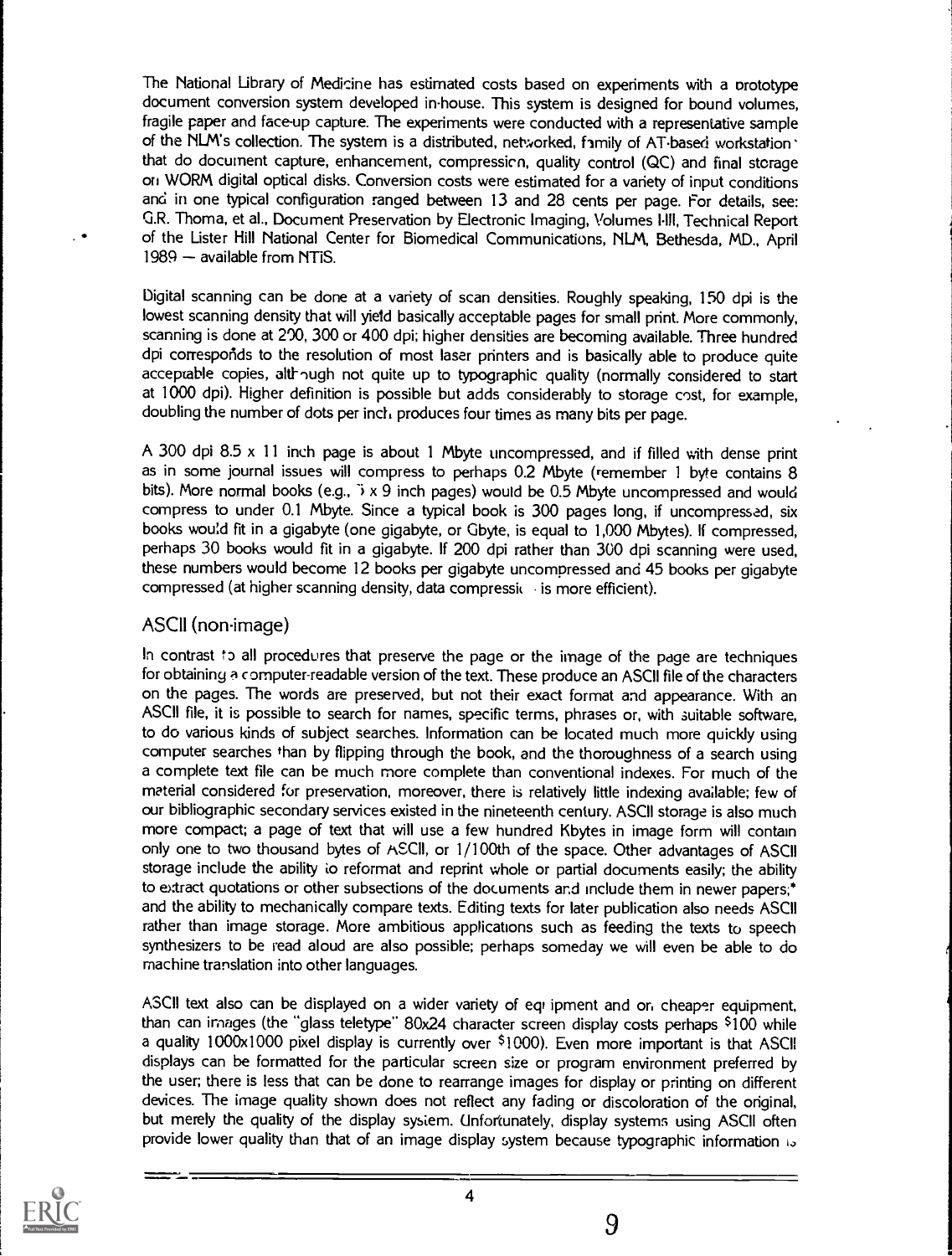sometimes discarded as the material is converted. Various groups are working on standards for the representation of typographic markup, usually using the SGML format (standard generalized markup language), which will alleviate this problem once in common use. Saving the markup is also important for applications such as reprinting.

Unfortunately, despite many advertisements of OCR (optical character recognition) programs, it is still rather difficult to go from image to character representation. The programs now on the market are adequately fast (1050 characters per second) for a job that is relatively easy to read (e.g., clear, uniform text), but they are not accurate or versatile enough to-handle non-standard type and faded images that are characteristic of old books. Large text conversion projects are still often iekeying, finding this as economical as OCR followed by enough proofreading to maintain accuracy. OCR may well arrive first as a way of doing indexing, where recognizing half the words may well be useful.



### STORAGE CONSIDERATIONS

Although digital storage media are being improved, the length of time for safe storage remains well below that for microfilm when stored under appropriate conditions. Ten to 20 years are the figures quoted for most digital optical storage media, with some mention of 100 years. This compares with claims of 500 years of lifetime for microfilm. Even if digital storage media's lifetime is extended, the means of access to the stored information remains the most serious problem. This is because the technology to read the media often becomes obsolete. Who today has a reader for punched cards, 7-track magnetic tape, or 8-inch floppy disks? A librarian who commits to digital storage must expect to have to copy the data regularly ("refresh" the data) until the technology settles down. Fortunately, the cost of doing so is steadily declining.

In addition, digital storage at this time remains relatively expensive. Remember that we are talking about a few dozen books per gigabyte (1,000 Mbytes). The costs of some kinds of digi'al storage can be reduced by "demounting"  $-$  or moving  $-$  them to less expensive storage. However, note that this requires an op ator step to access the data. Computer media also have several other problems that are serious for librarians. For example, like books, they often require airconditioned storage In addition, it is not possible to tell by visual inspection whether computer media have been ruinea.

The possibilities for digital storage, as of April 1990, include:

(1) Magnetic disk, usually of the Winchester variety. The current price is roughly \$4000 per gigabyte Access is fast and all material is online. Either software error or hardware error (such is a disk head crash when tht. reading head touches the disk surface) can destroy the information on a Winchester disk. Thus it is necessory to maintain a copy on some other medium, but the other medium is usually refreshed regularly and does not need to be permanent. The price of magnetic disks has been dropping by almost half each year or so, and the wananty periods doubling. Considerable advances in capacity are still expected. the advent of perpendicular magnetic recording is expected to increase capacity another factor of ten. The equipment is running continuously and some skilled attenticn is needed.



<sup>\*</sup> Although it may seem that a large nineteenth century library in maching cadable form could raise undergraduate plagiarism to an entirely new level, it would also be easier to check mec' (anically for such abuses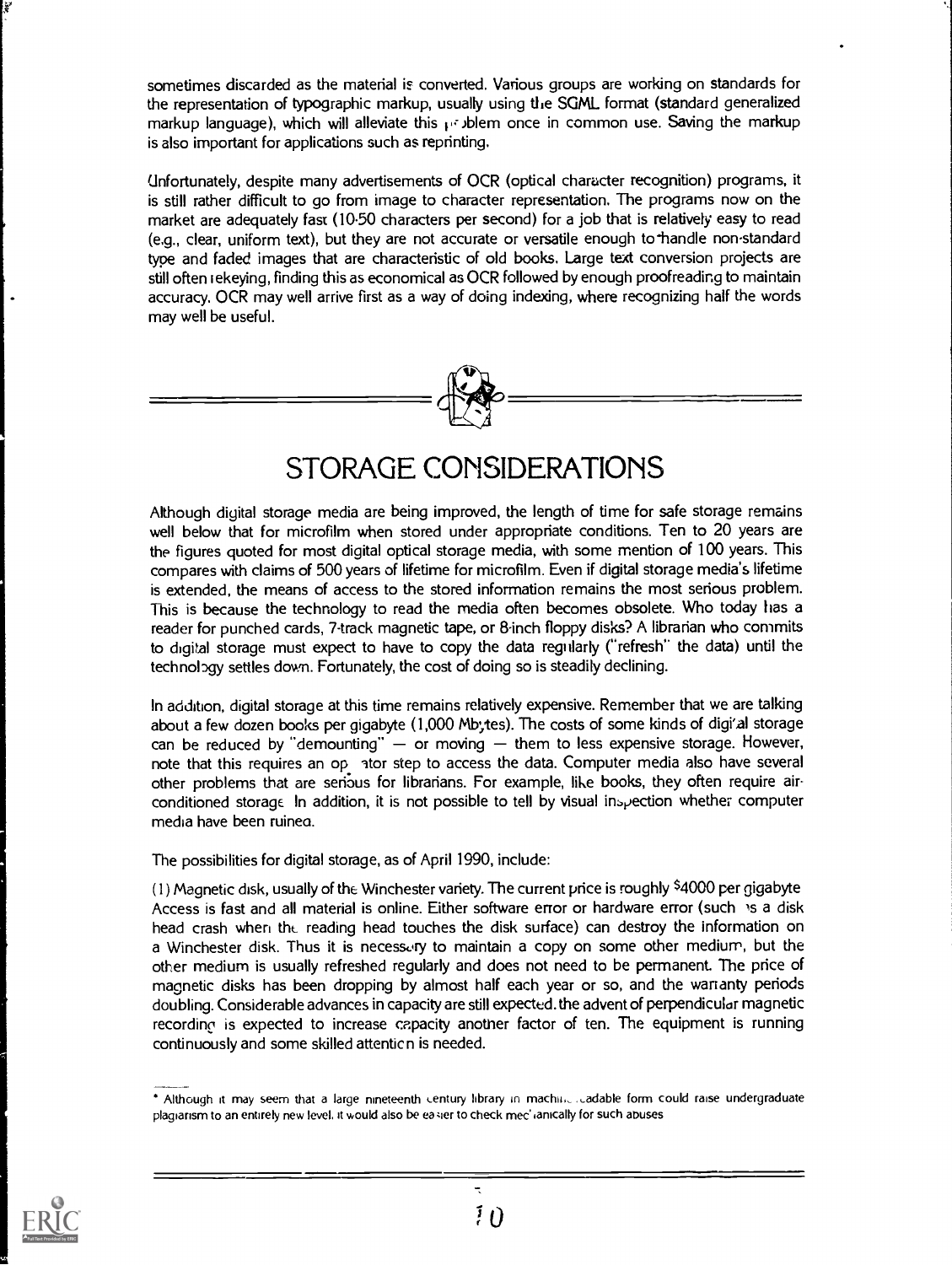(2) Optical WORM (write-once-read-many) disk. A typical drive costs \$10,000 to \$20,000 and holds two to six gigabytcs per removable cartridge. The cartridge 's bulky; typically 12inch diameter platters are used, mounted in housings roughly an inch thick They can be dismounted, cost about \$200, and are reasonably permanent, with 30 to 100 year lifetimes quoted by the manufacturers. Several different manufacturers produce optical WORM drives, and their cartridge formats are not compatible. It is not clear who is going to win in the marketplace; among the vendors are Maxtor, LMSI and Sony. Iechnoiogical obsolescence of any specific drive is likely to be far more rapid than physical detenoration. There are "jukeboxes" available that can store more than 100 gigabytes, ranging up to more than 300 gigabytes in in one jukebox. The cost of a jukebox starts at \$40,000, but larger ones are more likely to be \$100,000 or more. These WORM jukeboxes are mechanically very complex devices, and it is not clear whether they will be successful in the long run.

(3) Digital video tape. One vendor, Exabyte, has adapted 8mm videotape into a digital storage medium. The cartridges cost about <sup>\$</sup>6 and store two gigabytes. To access them, of course, the data must be copied back onto a magnetic disk of some sort. There is only one vendor oi the systems, it is not clear whether the format will survive, and it is not very durable.\* Thus recopying regularly will be necessary. The drive costs about \$5,000 (with interfaces, software, etc, if you can do your own mounting and driver coding, the hardware is about \$3,000). It takes about two hours to read through a full cartridge.

(4) Digital audio tape (DAT), Several vendo.s have announced DAT as a computer storage device. The cartridges hold about one gigabyte, are even smaller than the 8mm video cartridges (DAT uses 4mm tape), and the drives cost about \$3,600. Again, the format is experimental and it is not clear which vendors' devices will survive. It also is not clear what the lifetime of the cartridges is, but it is unlikely to be permanent and will probably be shorter than 8mm videotape, because the tape is kept under higher tension. Access is faster than cn 8mm video cartridge, another consequence of the h gher tension of the cartridge. This format is brand new and not yet suitable for use by those who are not interested in testing new devices. Jukeboxes for DAT tape have been announced and are likely to remain in production because of the demand for thent in the audio market. At present DAT cartridges cost  $$20$ , but this is certain to come down quickly as the format becomes common for consumer audio entertainment.

(5) Conventional 9-track. '2 inch magnetic tape. The pnysical mechanisms needed to handle such tape are fairly expensive, a sample high performance drive is priced at  $$16,000$ . A reel of tape costs \$20 and will hold .15 gigabyte, so the cost is about \$120 per gigabyte. Tapes must have air conditioned storage and must be copied cvery few years. but at least the format is well establ,shed and will survive. The durability is better than 8mm video or DAT.

(6) CD-ROM. The CD was designed as a volume production medium but today a single disk can be made for about  $$1000$  It stores a little over 0.5 giga. yte, and there is now agreement on the format of CD ROM (the so called "High Sierra' standard) r.D-ROM is long-lived, the reader costs about \$500, and the format is in fairly wide use for PC data base access. Unfortunately most vendors package specific search software witn the data, often with frustrating limitations (designed partly to enforce the copyright law), and it is rare to find the medium used just for storage Interfaces to large machines and worksthtions are rare. It is an attractive medium for distribution purposes, however, since the cost of many disks is low (a few dollars per disk), The manufacturing process is not suitable for small scale work, and thus libraries cannot press such disks themselves, the work must be sent out to a company specializing in CD ROM production These companies can perform a variety of services, from the relatively simple tasks of mastering and manufacturing a disk, to the more complex work of designing software and retrieval systems for the information provider. Cor ipanies include Silver Platter, Meridian Data Systems, Philips Dupont Optical, and many otners.



<sup>\*</sup> The only expenment I know about is one I did myself. Two Exabyte cartridges placed on my car dashboard in June were unreadable in September (New Jersey climate)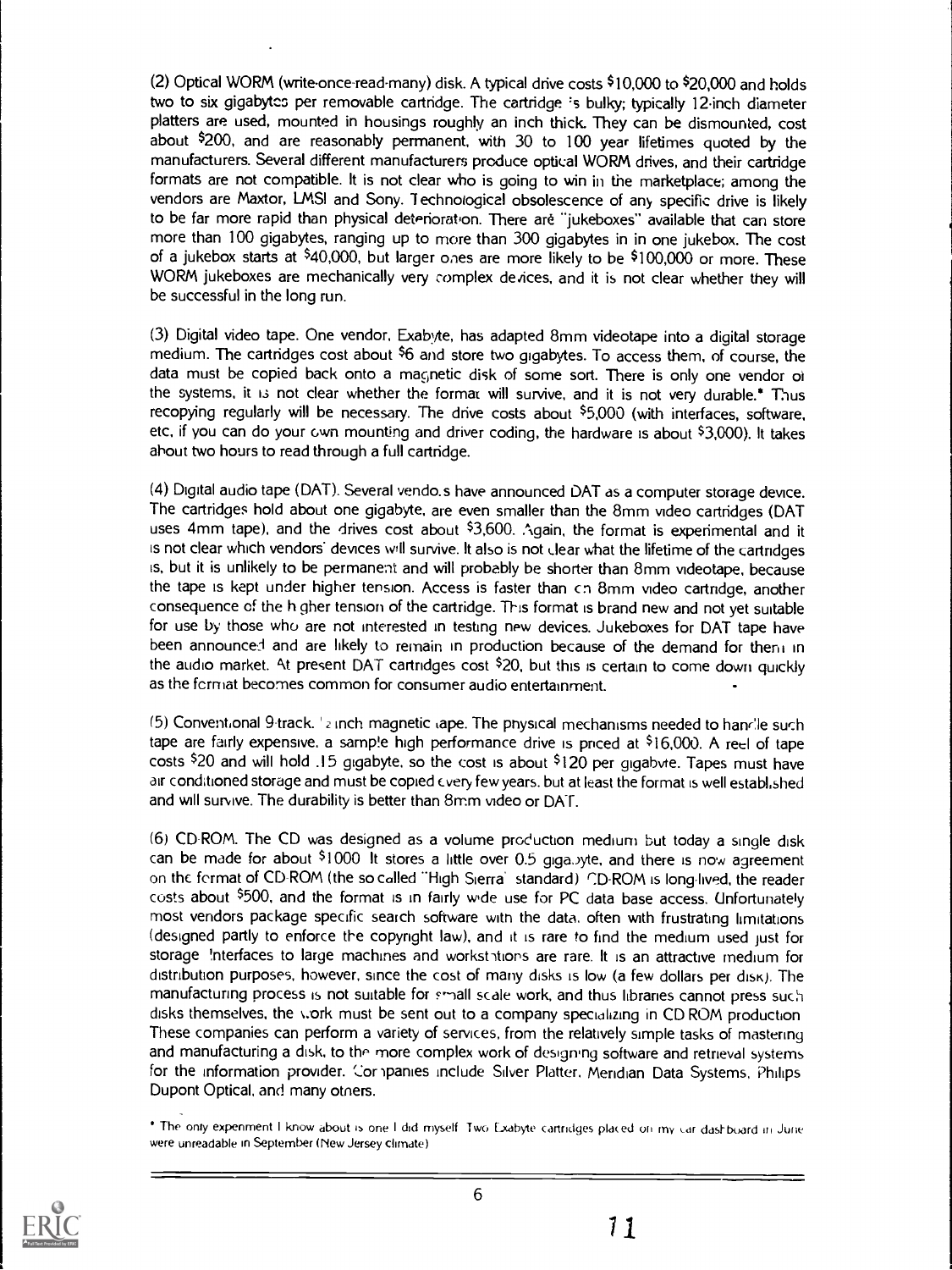(7) Magneto-optical erasable disk. These disks combine magnetic and optical technology to achieve long life, demountable cartridges, and random access. The capacities are now limited to about 0.6 gigabyte per cartridge (using both sides). Drives cost  $$5000$  and the cartridges are  $$250$ each, but likely to become cheaper. Capacities are increasing steadily, and jukeboxes are available. It is not clear which companies or formats will survive.

(8) Imperial Chemical Industries (United Kingdom) has announced "digital paper," a high-density WORM medium using mylar film that an be provided in various shapes and forms. Extremely high density is promised (double that of CD-ROM) but the entire technology is still experimental, more so than any of the alternatives above. No costs are known.

\*

Here are the cost numbers more directly, with assumptions of: (a) 3-year life (2-year for magnetooptical), based on expected obsolescence of equipment, and (b) \$10 charge to recopy, required once per year par reel for the nondurable media. Note that these prices are per gigabyte and should be divided by ten or so to represent the cost per book. I assumed that only ten copies are made of a CD-ROM; this technology is muc $\overline{I}$  more appropriate for larger numbers of copies, but it is not realistic to think that there will be much demand for most of these old books.

| Medium             | Basic Cost/Gbyte<br>(\$) | Copying<br>(5) | Total Cost/Gbyte-year<br>(\$) |
|--------------------|--------------------------|----------------|-------------------------------|
| Magnetic disk      | 4000                     |                | 1300                          |
| <b>WORM</b>        | 75                       |                | 25                            |
| Digital video tape | 3                        | 5              | 6                             |
| DAT                | 20                       | 10             |                               |
| 9-track tape       | 120                      | 60             | 0                             |
| CD-ROM             | 2000                     |                | 70                            |
| Magneto-optical    | 400                      |                | 200                           |

Today digital video tape is clearly cheapest if you can deal with the copying requirements, WORM is cheapest if you cannot Remember that a gigabyte can hold ten books: thus these costs are comparable to the costs of holding a book. The digital video tape and DAT cartridges are substantially smaller than a book, so that they actually represent cheaper storage than on paper. WORM cartridges are fairly bulky and are probably comparable in storage cost to keeping the same material on paper. The cartridge is larger and harder to handle than a book, but it will he<sup>14</sup> thirty books ur so For all the storage methods above except Winchester disk, the data are assumed to be held off line (meaning that an operator step may be required to mount them for access). Jukeboxes are an alternative to operators. Whether to use on-line storage in a jukebox or off line storage will depend on the expected use and costs in particular situations

In summary, it is difficult for a librarian today to install a digital image library. It requires both expertise in computer systems integration and a substantial amount of money  $-$  perhaps \$100 000 ifi capital equipment. Remen, er you need some equipment for people to use any of these media There are certainly some libraries doing such work (e.g., the National Agricultural Library and the National Library of Mediane) but it is not something to be bought off the shelf or with small resources But if we assume that the expertise and the capital investment are available, digital image storage is not more expensive than microfilm. Like microfilm, it saves space compared to paper, and digital technology is improving rapidly. Thus digital storage is an appr-pnate experiment today for the larger libraries, or for groups of libraries.

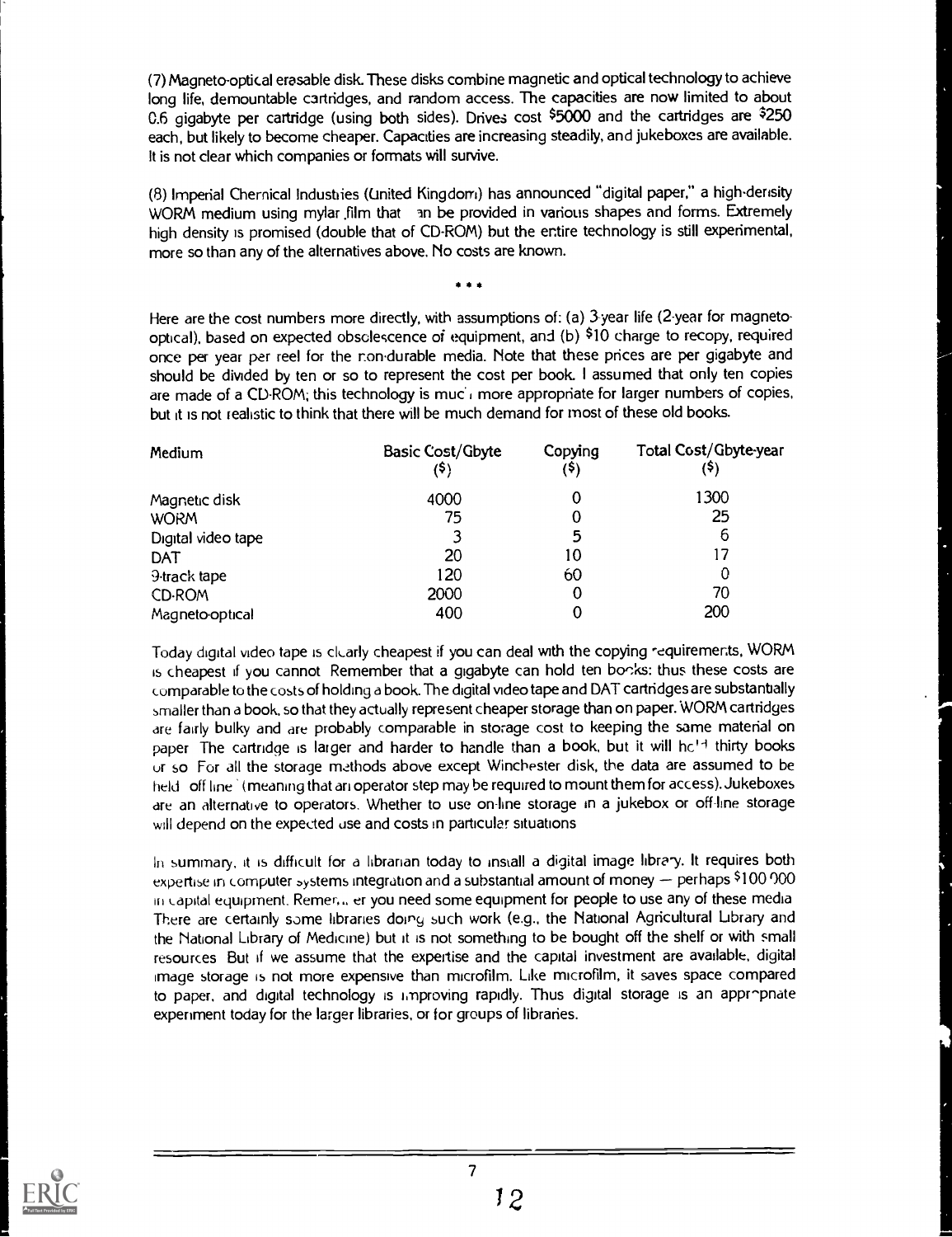

### CONVERSION CONSIDERATIONS

Although the costs of filming and digital scanning (to bitrnapped images) are currently within comparable ranges (i.e., filming between 10-15 cents per page; scanning 13-28 cents per page). rekeying the material costs perhaps  $51$  to  $52$  or more per page. This is thus an order of magnitude more expensive than any kind of image capture today. On the other hand, rekeying for ASCII access permits rapid search for any particular item within the text. It is valuable to have machinereadable text for old material, but it is not likely to be justifiable for any book for which a new edition is not economically sensible. For any illustrated book, ASCII conversion still leaves behind the question of what to do with the pictorial or graphical material.

Most users of old material will probably be content with the text, but there are some disciplines that need more. As one example, microfilm and digital imagery can cater to people studying .ispects of typography, layout, and other aspects of the appearance of old books. Nothing but ,)hysical preservation will suffice for those who study papermaking, binding and so on. However. such users are relatively few in number compared with those who want to read the texts. There is a question as to whether even those who wish to read the texts will prefer images of pages to ASC.' more research is needed on this point. In general ASCII storage preserves the words in the text only. not their appearance, and some users express a need for the appearance.

Digital scanning offers flexibility in processing the images. contrast can be adjusted. and image enhancement techniques can be applied either as the image is scanned. or as part of a post processing phase. Some techniques (e a., thresholding to adjust for faint printing) need to be performed as part of the archwiny process. since they require extra information such as gray level. which may be expensive to store indefinitely; but other techniques can be done later. This is particularly significant. since the most important post-processing technique would be optical character recognition. and it is not yet practical. If OCR technology makes advances, and it becomes possible to process the digital images and convert them to ASCII, then it would be possible to search the content of the boc's and to reformat or otherwise re-use the material at a much lower cost than rekeying.

Given that digital technology has not yet settled down to the point where libranes can routinely buy document imaging systems off the shelf for pnces they can afford, what might a librarian do? (Sticking one's head in the sand is not an acceptable option.) Perhaps most important is to note that once the problem of turning each page is taken care of, the remaining data conversion problems are relatively cheap. To go from microfilm to digital image. in particular. currently can be done at a rate of 2 seconds per image with a Mekel M400 scanner costing \$50,000. Operator c.tervention is needed only every roll or cartridge (that is, perhaps once an hour). This machine is not yet at a state where personnel unskilled in computers can install it, but the operator may be relatively inexperienced. Assuming that we a.nortized the machine over 5.000 working hours (about 2.5 years of one shift), it would cost perhaps  $$20$  per hour (counting interest. operators. etc.) to run. since in an hour it can do 1.000 to 2.000 frames easily. the cost per frame to convert from microfilm to digital should be perhaps 1 to 2 cents. Compared to the 13-28 cent per page cost of scanning. this means that usii.g microfilm is a reasonable intermediate step to getting digital imagery.

Converting from digital image to microfilm is also possible. although most computer output microfilm recorders are not designed to do gruphic images at high speed. Cuing to paper from both microfilm and digital image is relatively straightforward, and very high speed pnnters are being developed. It is not dear what the cost will be, the quality will be limited only by the onginal image, whether scanned or filmed.

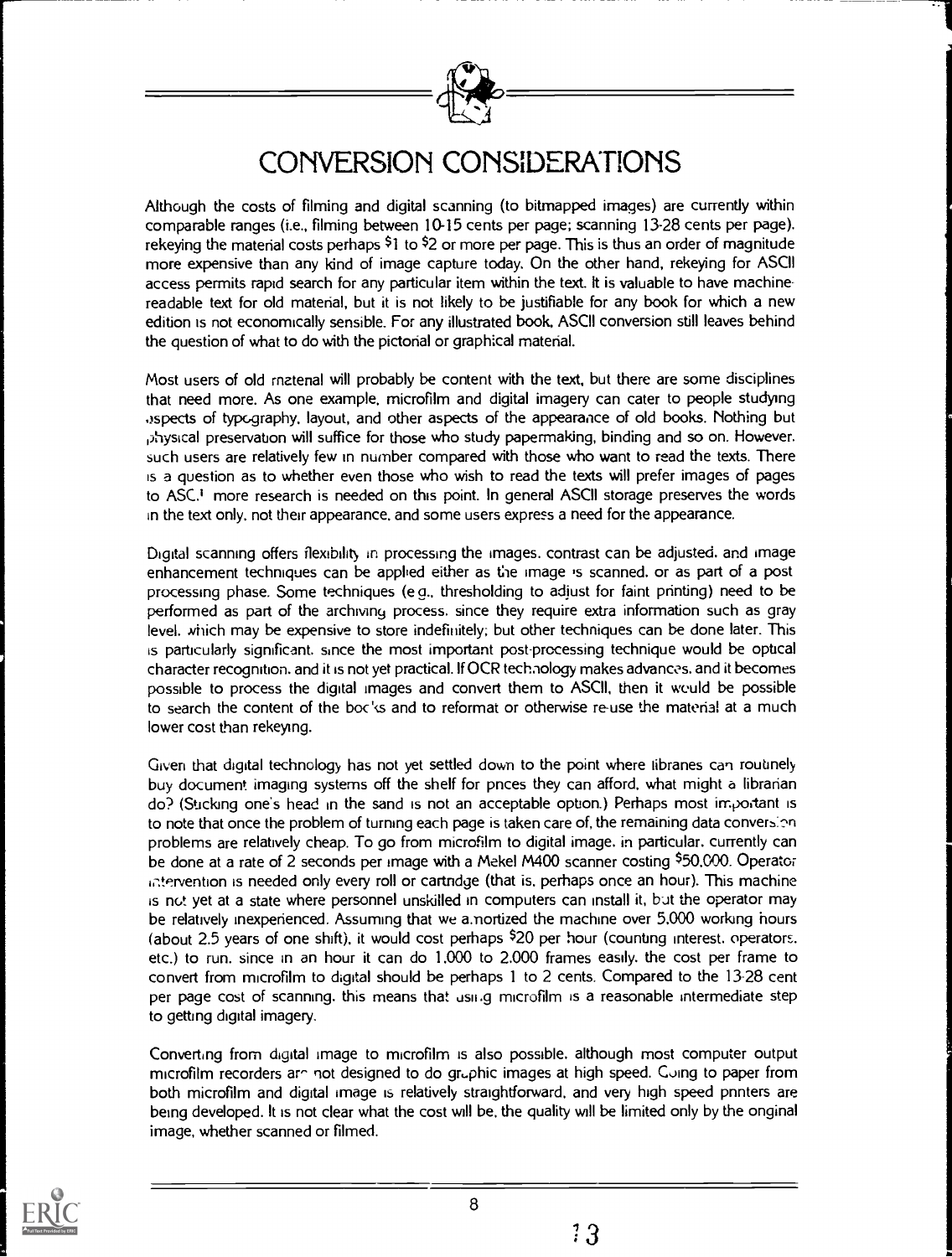The balance between cooperation and individuality must also be struck. Deacidifying a book does not provide more access to that book outside of the library in which the copy is preserved. However, bulk deacidification may force a transition to cooperative work, since the demands and hazards of the bulk chemical processes make them inappropriate for use on a small scale. Microfilming or scanning are likely to be done as part of some group project, since small libraries, in particular, are not likely to have the funds o: expertise to provide and use the most advanced equipment.



### TRANSMISSION CONSIDERATIONS

If one library has a copy of a book, how can it be sent to another library? Obviously, the physical copy can be loaned, but this deprives the sending library of the hook. Microfilm can be duplicated relatively economically (about \$10 per reel). It must still, however, be mailed. The combination of duplication and mailing time means that the recipient may wait weeks for a copy. Digital storage has an edge here. In addition to commercial telecommunications networks, such as AT&Ts future ISDN service. the US is developing a nationwide digital network running in the megabit\* per second range. with experiments in the gigabits\* per second range. Today typical transmission speeds are hmited by the end equipment to perhaps 100,000 bytes/second. At this rate, it takes about a thousand seconds (i.e.. twenty minutes) to send a book anywhere on the net a3 digital page images. At present connection to the igh speed networks (speeds of 1.5 Mbit\*) tends to be charged at a flat fee. in the neighborhood of  $$50,000$  to  $$100,000$  per year; at sufficiently high volume the cost of any individual transmission is negligible. The major research universities are already connected at high speeds.

Low-use institutions are more likely candidates for some kind of lower bit\* rate, or dial-up or, temporary access. Today this is relatively difficult to arrange at reasonable speed Service at 9600 baud is quite slow for transmitting whole books as images (il would take a day; my best guess is a cost of \$250 or so). If ISDN provides 64 Kbits/sec\* service for \$10 per hour transmitting 0 1 gigabyte, one compressed book would cost  $$50$  or so to transmit in image format. Of course, many users might want only portions of a book.

Digital transmission around universities is becoming more and more common, and of course computers are now almost ubiquitous and getting more ard more powerful, so that with digital storage it will become possible to send copies directly to the offices of many users. Relatively few people. by contrast, have their own microfilm machines. Laser printers capable of printing pages from either image or ASCII storage are also becoming common, offering the possibility of pnnt on demand" services both centrally, using high speed machines now under development, and remotely, using the user's owr. equipment. Many office copier machines now being designed, for example, are scanners followed by printers, and could be used for reprinting from digital images. A variety of experiments are being developed to use digital networks we provide current matenal. and hbranes should seek to join with these efforts, using the same networks to provide material that has been preserved.



I apologize for the conventions by which storage for computer systems is quoted in bytes while communications systems are measured in bits/ second Remember than 8 bits make 1 byte. although the existence of padding in moderns means that 10 transmitted bits make one byte at low speeds